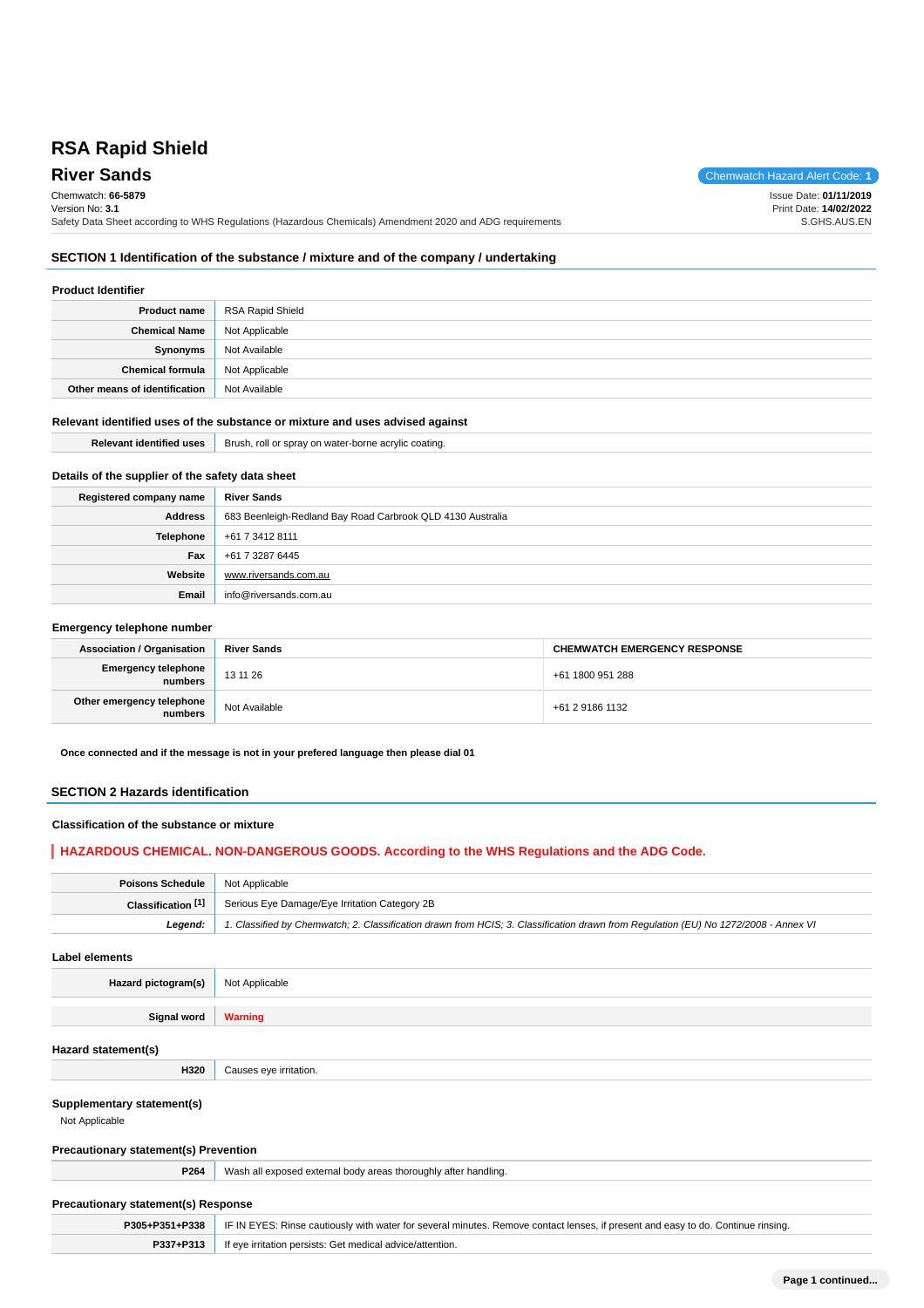# **Precautionary statement(s) Storage**

#### Not Applicable

**Precautionary statement(s) Disposal**

# Not Applicable

# **SECTION 3 Composition / information on ingredients**

#### **Substances**

See section below for composition of Mixtures

#### **Mixtures**

| <b>CAS No</b> | %[weight]                                                                                                                                                                                      | Name                                       |  |
|---------------|------------------------------------------------------------------------------------------------------------------------------------------------------------------------------------------------|--------------------------------------------|--|
| Not Available | 100                                                                                                                                                                                            | Ingredients determined not to be hazardous |  |
| Leaend:       | 1. Classified by Chemwatch; 2. Classification drawn from HCIS; 3. Classification drawn from Regulation (EU) No 1272/2008 - Annex VI; 4.<br>Classification drawn from C&L * EU IOELVs available |                                            |  |

## **SECTION 4 First aid measures**

| Description of first aid measures |                                                                                                                                                                                                                                                                                                                                                                                                                                                                                                  |
|-----------------------------------|--------------------------------------------------------------------------------------------------------------------------------------------------------------------------------------------------------------------------------------------------------------------------------------------------------------------------------------------------------------------------------------------------------------------------------------------------------------------------------------------------|
| <b>Eye Contact</b>                | If this product comes in contact with the eyes:<br>▶ Wash out immediately with fresh running water.<br>Ensure complete irrigation of the eye by keeping eyelids apart and away from eye and moving the eyelids by occasionally lifting the upper<br>and lower lids.<br>▶ Seek medical attention without delay; if pain persists or recurs seek medical attention.<br>Removal of contact lenses after an eye injury should only be undertaken by skilled personnel.                               |
| <b>Skin Contact</b>               | If skin contact occurs:<br>Immediately remove all contaminated clothing, including footwear.<br>Fiush skin and hair with running water (and soap if available).<br>Seek medical attention in event of irritation.                                                                                                                                                                                                                                                                                |
| Inhalation                        | If fumes, aerosols or combustion products are inhaled remove from contaminated area.<br>• Other measures are usually unnecessary.                                                                                                                                                                                                                                                                                                                                                                |
| Ingestion                         | If swallowed do <b>NOT</b> induce vomiting.<br>If vomiting occurs, lean patient forward or place on left side (head-down position, if possible) to maintain open airway and prevent aspiration.<br>• Observe the patient carefully.<br>▶ Never give liquid to a person showing signs of being sleepy or with reduced awareness; i.e. becoming unconscious.<br>• Give water to rinse out mouth, then provide liquid slowly and as much as casualty can comfortably drink.<br>Seek medical advice. |

# **Indication of any immediate medical attention and special treatment needed**

Treat symptomatically.

# **SECTION 5 Firefighting measures**

#### **Extinguishing media**

- Water spray or fog.
- Foam.
- Dry chemical powder.
- BCF (where regulations permit).
- Carbon dioxide.

# **Special hazards arising from the substrate or mixture**

| <b>Fire Incompatibility</b>    | Avoid contamination with oxidising agents i.e. nitrates, oxidising acids, chlorine bleaches, pool chlorine etc. as ignition may result                                                                                                                                                                                                                                                                                                                                                                                                                                                                      |  |  |  |  |
|--------------------------------|-------------------------------------------------------------------------------------------------------------------------------------------------------------------------------------------------------------------------------------------------------------------------------------------------------------------------------------------------------------------------------------------------------------------------------------------------------------------------------------------------------------------------------------------------------------------------------------------------------------|--|--|--|--|
| <b>Advice for firefighters</b> |                                                                                                                                                                                                                                                                                                                                                                                                                                                                                                                                                                                                             |  |  |  |  |
| <b>Fire Fighting</b>           | Alert Fire Brigade and tell them location and nature of hazard.<br>▶ Wear full body protective clothing with breathing apparatus.<br>Prevent, by any means available, spillage from entering drains or water course.<br>Use water delivered as a fine spray to control fire and cool adjacent area.<br>Avoid spraying water onto liquid pools.<br>DO NOT approach containers suspected to be hot.<br>Cool fire exposed containers with water spray from a protected location.<br>If safe to do so, remove containers from path of fire.                                                                     |  |  |  |  |
| <b>Fire/Explosion Hazard</b>   | The material is not readily combustible under normal conditions.<br>However, it will break down under fire conditions and the organic component may burn.<br>Not considered to be a significant fire risk.<br>Heat may cause expansion or decomposition with violent rupture of containers.<br>Decomposes on heating and may produce toxic fumes of carbon monoxide (CO).<br>May emit acrid smoke.<br>Decomposes on heating and produces toxic fumes of:<br>carbon dioxide (CO2)<br>other pyrolysis products typical of burning organic material.<br>May emit poisonous fumes.<br>May emit corrosive fumes. |  |  |  |  |
| <b>HAZCHEM</b>                 | Not Applicable                                                                                                                                                                                                                                                                                                                                                                                                                                                                                                                                                                                              |  |  |  |  |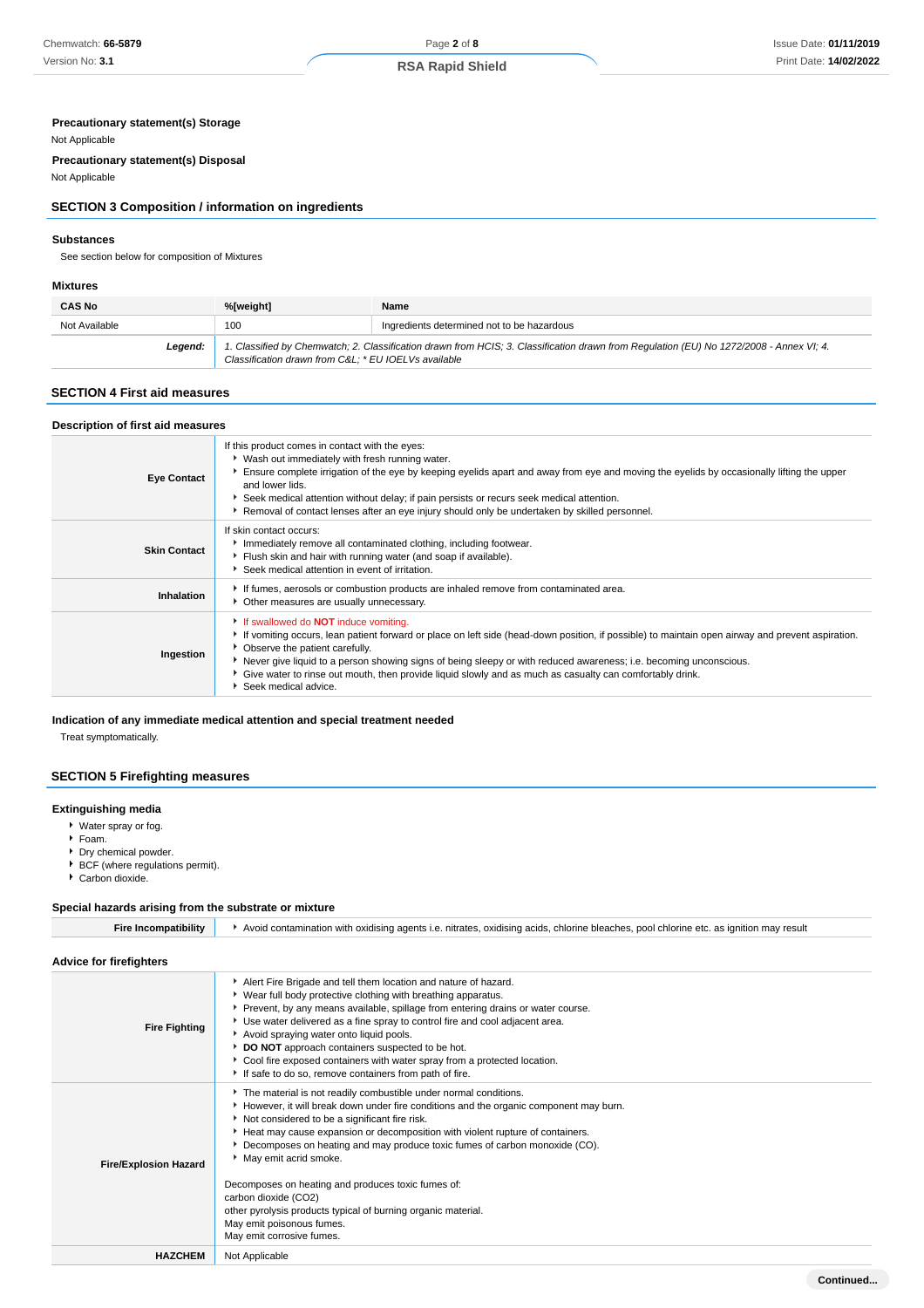# **RSA Rapid Shield**

# **SECTION 6 Accidental release measures**

**Personal precautions, protective equipment and emergency procedures** See section 8

#### **Environmental precautions**

See section 12

# **Methods and material for containment and cleaning up**

| <b>Minor Spills</b> | Slippery when spilt.<br>Remove all ignition sources.<br>Clean up all spills immediately.<br>Avoid breathing vapours and contact with skin and eyes.<br>▶ Control personal contact with the substance, by using protective equipment.<br>Contain and absorb spill with sand, earth, inert material or vermiculite.<br>▶ Wipe up.<br>• Place in a suitable, labelled container for waste disposal.                                                                                                                                                                                                                                                                                                                                                                                                  |
|---------------------|---------------------------------------------------------------------------------------------------------------------------------------------------------------------------------------------------------------------------------------------------------------------------------------------------------------------------------------------------------------------------------------------------------------------------------------------------------------------------------------------------------------------------------------------------------------------------------------------------------------------------------------------------------------------------------------------------------------------------------------------------------------------------------------------------|
| <b>Major Spills</b> | Slippery when spilt.<br>Moderate hazard.<br>Clear area of personnel and move upwind.<br>Alert Fire Brigade and tell them location and nature of hazard.<br>▶ Wear breathing apparatus plus protective gloves.<br>▶ Prevent, by any means available, spillage from entering drains or water course.<br>No smoking, naked lights or ignition sources.<br>Increase ventilation.<br>Stop leak if safe to do so.<br>Contain spill with sand, earth or vermiculite.<br>Collect recoverable product into labelled containers for recycling.<br>Absorb remaining product with sand, earth or vermiculite.<br>Collect solid residues and seal in labelled drums for disposal.<br>▶ Wash area and prevent runoff into drains.<br>If contamination of drains or waterways occurs, advise emergency services. |

Personal Protective Equipment advice is contained in Section 8 of the SDS.

# **SECTION 7 Handling and storage**

# **Precautions for safe handling**

| Safe handling     | Limit all unnecessary personal contact.<br>▶ Wear protective clothing when risk of exposure occurs.<br>Use in a well-ventilated area.<br>V When handling DO NOT eat, drink or smoke.<br>Always wash hands with soap and water after handling.<br>Avoid physical damage to containers.<br>Use good occupational work practice.<br>▶ Observe manufacturer's storage and handling recommendations contained within this SDS. |
|-------------------|---------------------------------------------------------------------------------------------------------------------------------------------------------------------------------------------------------------------------------------------------------------------------------------------------------------------------------------------------------------------------------------------------------------------------|
| Other information | Store in original containers.<br>▶ Keep containers securely sealed.<br>Store in a cool, dry, well-ventilated area.<br>Store away from incompatible materials and foodstuff containers.<br>▶ Protect containers against physical damage and check regularly for leaks.<br>• Observe manufacturer's storage and handling recommendations contained within this SDS.                                                         |

# **Conditions for safe storage, including any incompatibilities**

| Suitable container      | Metal can or drum<br>Packaging as recommended by manufacturer.<br>Check all containers are clearly labelled and free from leaks.                                                   |
|-------------------------|------------------------------------------------------------------------------------------------------------------------------------------------------------------------------------|
| Storage incompatibility | Incompatible with dangerous when wet substances (class 4.3), cyanides (class 6), strong acids (class 8), cationic detergents or foodstuffs<br>Avoid reaction with oxidising agents |

# **SECTION 8 Exposure controls / personal protection**

#### **Control parameters**

#### **Occupational Exposure Limits (OEL)** ı

**INGREDIENT DATA**

Not Available

## **Emergency Limits**

| Ingredient       | TEEL-1               | TEEL-2        |                     | TEEL-3        |  |
|------------------|----------------------|---------------|---------------------|---------------|--|
| RSA Rapid Shield | Not Available        | Not Available |                     | Not Available |  |
|                  |                      |               |                     |               |  |
| Ingredient       | <b>Original IDLH</b> |               | <b>Revised IDLH</b> |               |  |
| RSA Rapid Shield | Not Available        |               | Not Available       |               |  |

#### **Exposure controls**

Appropriate engineering Engineering controls are used to remove a hazard or place a barrier between the worker and the hazard. Well-designed engineering controls can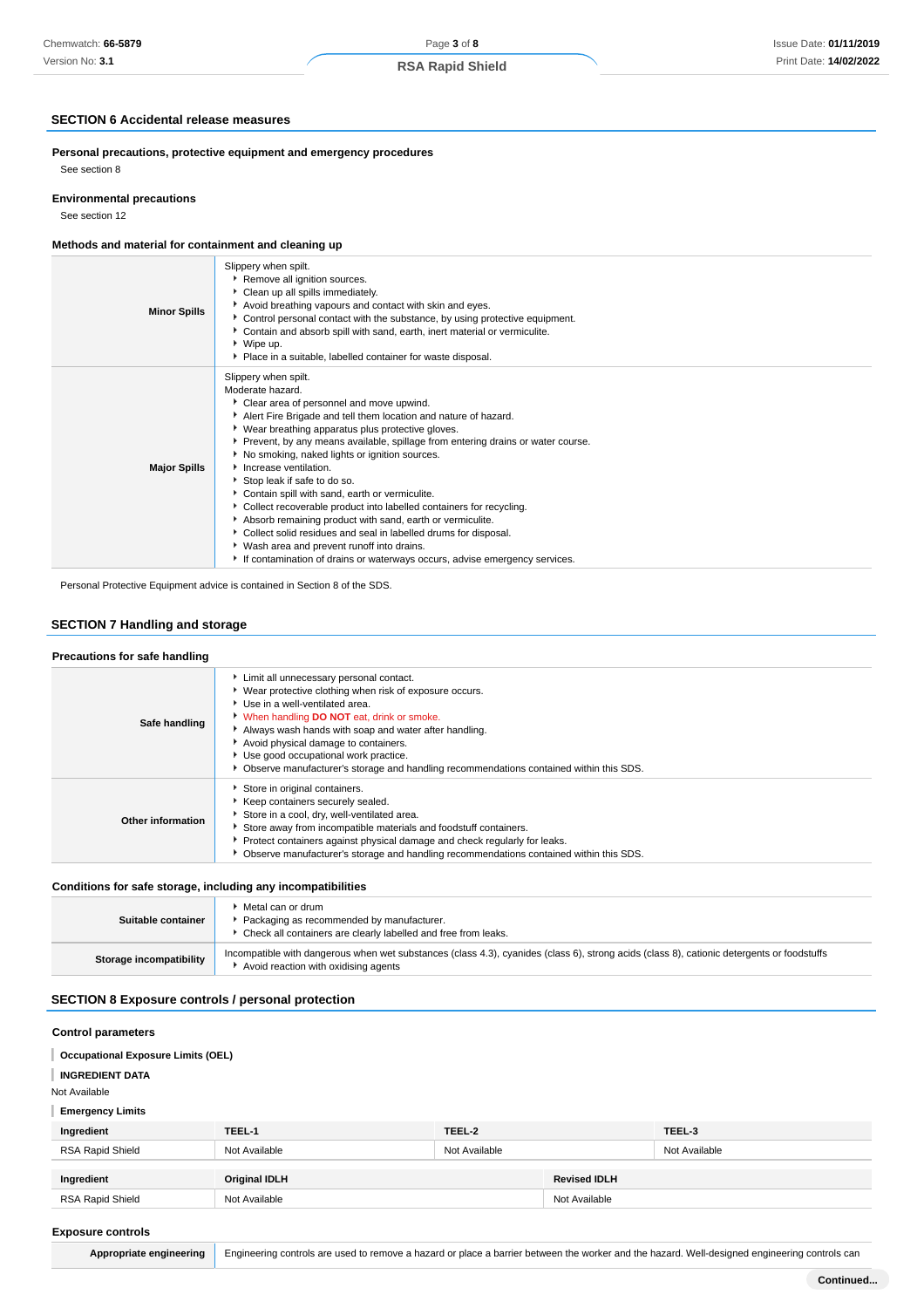The basic types of engineering controls are:

be highly effective in protecting workers and will typically be independent of worker interactions to provide this high level of protection.

#### **controls** Process controls which involve changing the way a job activity or process is done to reduce the risk. Enclosure and/or isolation of emission source which keeps a selected hazard "physically" away from the worker and ventilation that strategically "adds" and "removes" air in the work environment. Ventilation can remove or dilute an air contaminant if designed properly. The design of a ventilation system must match the particular process and chemical or contaminant in use. Employers may need to use multiple types of controls to prevent employee overexposure. General exhaust is adequate under normal operating conditions. Local exhaust ventilation may be required in specific circumstances. If risk of overexposure exists, wear approved respirator. Correct fit is essential to obtain adequate protection. Provide adequate ventilation in warehouse or closed storage areas. Air contaminants generated in the workplace possess varying "escape" velocities which, in turn, determine the "capture velocities" of fresh circulating air required to effectively remove the contaminant. Type of Contaminant: Air Speed: Air Speed: Air Speed: Air Speed: Air Speed: Air Speed: Air Speed: Air Speed: Air Speed: Air Speed: Air Speed: Air Speed: Air Speed: Air Speed: Air Speed: Air Speed: Air Speed: Air Speed: Air solvent, vapours, degreasing etc., evaporating from tank (in still air). 0.25-0.5 m/s (50-100 f/min) aerosols, fumes from pouring operations, intermittent container filling, low speed conveyer transfers, welding, spray drift, plating acid fumes, pickling (released at low velocity into zone of active generation) 0.5-1 m/s (100-200 f/min.) direct spray, spray painting in shallow booths, drum filling, conveyer loading, crusher dusts, gas discharge (active generation into zone of rapid air motion) 1-2.5 m/s (200-500  $f/min$ ) grinding, abrasive blasting, tumbling, high speed wheel generated dusts (released at high initial velocity into zone of very high rapid air motion). 2.5-10 m/s (500-2000 f/min.) Within each range the appropriate value depends on: Lower end of the range Lower end of the range 1: Room air currents minimal or favourable to capture 1: Disturbing room air currents 2: Contaminants of low toxicity or of nuisance value only. 2: Contaminants of high toxicity 3: Intermittent, low production. 3: High production, heavy use 4: Large hood or large air mass in motion 4: Small hood-local control only Simple theory shows that air velocity falls rapidly with distance away from the opening of a simple extraction pipe. Velocity generally decreases with the square of distance from the extraction point (in simple cases). Therefore the air speed at the extraction point should be adjusted. accordingly, after reference to distance from the contaminating source. The air velocity at the extraction fan, for example, should be a minimum of 1-2 m/s (200-400 f/min) for extraction of solvents generated in a tank 2 meters distant from the extraction point. Other mechanical considerations, producing performance deficits within the extraction apparatus, make it essential that theoretical air velocities are multiplied by factors of 10 or more when extraction systems are installed or used. **Personal protection Eye and face protection** Safety glasses with side shields. Chemical goggles. Contact lenses may pose a special hazard; soft contact lenses may absorb and concentrate irritants. A written policy document, describing the wearing of lenses or restrictions on use, should be created for each workplace or task. This should include a review of lens absorption and adsorption for the class of chemicals in use and an account of injury experience. Medical and first-aid personnel should be trained in their removal and suitable equipment should be readily available. In the event of chemical exposure, begin eye irrigation immediately and remove contact lens as soon as practicable. Lens should be removed at the first signs of eye redness or irritation - lens should be removed in a clean environment only after workers have washed hands thoroughly. [CDC NIOSH Current Intelligence Bulletin 59], [AS/NZS 1336 or national equivalent] **Skin protection** See Hand protection below **Hands/feet protection** Wear chemical protective gloves, e.g. PVC. Wear safety footwear or safety gumboots, e.g. Rubber The selection of suitable gloves does not only depend on the material, but also on further marks of quality which vary from manufacturer to manufacturer. Where the chemical is a preparation of several substances, the resistance of the glove material can not be calculated in advance and has therefore to be checked prior to the application. The exact break through time for substances has to be obtained from the manufacturer of the protective gloves and has to be observed when making a final choice. Personal hygiene is a key element of effective hand care. Gloves must only be worn on clean hands. After using gloves, hands should be washed and dried thoroughly. Application of a non-perfumed moisturiser is recommended. Suitability and durability of glove type is dependent on usage. Important factors in the selection of gloves include: · frequency and duration of contact, · chemical resistance of glove material, · glove thickness and dexterity Select gloves tested to a relevant standard (e.g. Europe EN 374, US F739, AS/NZS 2161.1 or national equivalent). · When prolonged or frequently repeated contact may occur, a glove with a protection class of 5 or higher (breakthrough time greater than 240 minutes according to EN 374, AS/NZS 2161.10.1 or national equivalent) is recommended. · When only brief contact is expected, a glove with a protection class of 3 or higher (breakthrough time greater than 60 minutes according to EN 374, AS/NZS 2161.10.1 or national equivalent) is recommended. · Some glove polymer types are less affected by movement and this should be taken into account when considering gloves for long-term use. · Contaminated gloves should be replaced. As defined in ASTM F-739-96 in any application, gloves are rated as: · Excellent when breakthrough time > 480 min · Good when breakthrough time > 20 min · Fair when breakthrough time < 20 min · Poor when glove material degrades For general applications, gloves with a thickness typically greater than 0.35 mm, are recommended. It should be emphasised that glove thickness is not necessarily a good predictor of glove resistance to a specific chemical, as the permeation efficiency of the glove will be dependent on the exact composition of the glove material. Therefore, glove selection should also be based on consideration of the task requirements and knowledge of breakthrough times. Glove thickness may also vary depending on the glove manufacturer, the glove type and the glove model. Therefore, the manufacturers technical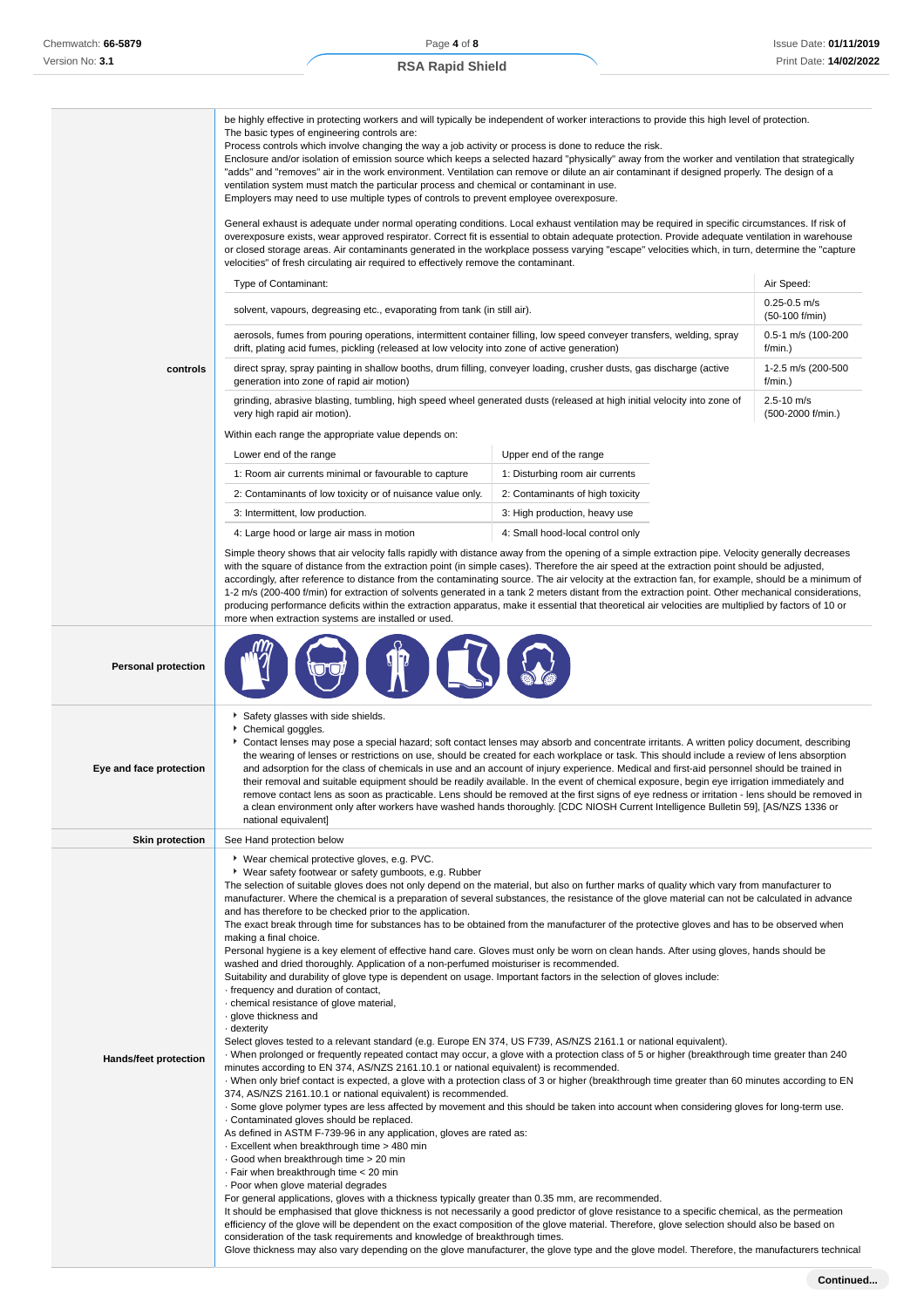|                        | data should always be taken into account to ensure selection of the most appropriate glove for the task.<br>Note: Depending on the activity being conducted, gloves of varying thickness may be required for specific tasks. For example:<br>· Thinner gloves (down to 0.1 mm or less) may be required where a high degree of manual dexterity is needed. However, these gloves are only<br>likely to give short duration protection and would normally be just for single use applications, then disposed of.<br>Thicker gloves (up to 3 mm or more) may be required where there is a mechanical (as well as a chemical) risk i.e. where there is abrasion or<br>puncture potential<br>Gloves must only be worn on clean hands. After using gloves, hands should be washed and dried thoroughly. Application of a non-perfumed<br>moisturiser is recommended. |
|------------------------|----------------------------------------------------------------------------------------------------------------------------------------------------------------------------------------------------------------------------------------------------------------------------------------------------------------------------------------------------------------------------------------------------------------------------------------------------------------------------------------------------------------------------------------------------------------------------------------------------------------------------------------------------------------------------------------------------------------------------------------------------------------------------------------------------------------------------------------------------------------|
| <b>Body protection</b> | See Other protection below                                                                                                                                                                                                                                                                                                                                                                                                                                                                                                                                                                                                                                                                                                                                                                                                                                     |
| Other protection       | • Overalls.<br>P.V.C apron.<br>Barrier cream.<br>$\blacktriangleright$ Skin cleansing cream                                                                                                                                                                                                                                                                                                                                                                                                                                                                                                                                                                                                                                                                                                                                                                    |

#### **Respiratory protection**

Type A Filter of sufficient capacity. (AS/NZS 1716 & 1715, EN 143:2000 & 149:2001, ANSI Z88 or national equivalent)

Eye wash unit.

Selection of the Class and Type of respirator will depend upon the level of breathing zone contaminant and the chemical nature of the contaminant. Protection Factors (defined as the ratio of contaminant outside and inside the mask) may also be important.

| Required minimum protection factor | Maximum gas/vapour concentration present in air p.p.m. (by volume) | <b>Half-face Respirator</b> | <b>Full-Face Respirator</b> |
|------------------------------------|--------------------------------------------------------------------|-----------------------------|-----------------------------|
| up to 10                           | 1000                                                               | A-AUS / Class1              |                             |
| up to 50                           | 1000                                                               |                             | A-AUS / Class 1             |
| up to 50                           | 5000                                                               | Airline <sup>*</sup>        |                             |
| up to 100                          | 5000                                                               |                             | $A-2$                       |
| up to 100                          | 10000                                                              |                             | $A-3$                       |
| $100+$                             |                                                                    |                             | Airline**                   |

\* - Continuous Flow \*\* - Continuous-flow or positive pressure demand

A(All classes) = Organic vapours, B AUS or B1 = Acid gasses, B2 = Acid gas or hydrogen cyanide(HCN), B3 = Acid gas or hydrogen cyanide(HCN), E = Sulfur dioxide(SO2), G = Agricultural chemicals, K = Ammonia(NH3), Hg = Mercury, NO = Oxides of nitrogen, MB = Methyl bromide, AX = Low boiling point organic compounds(below 65 degC)

- Cartridge respirators should never be used for emergency ingress or in areas of unknown vapour concentrations or oxygen content.
- The wearer must be warned to leave the contaminated area immediately on detecting any odours through the respirator. The odour may indicate that the mask is not functioning properly, that the vapour concentration is too high, or that the mask is not properly fitted. Because of these limitations, only restricted use of cartridge respirators is considered appropriate.
- Cartridge performance is affected by humidity. Cartridges should be changed after 2 hr of continuous use unless it is determined that the humidity is less than 75%, in which case, cartridges can be used for 4 hr. Used cartridges should be discarded daily, regardless of the length of time used

#### **SECTION 9 Physical and chemical properties**

#### **Information on basic physical and chemical properties**

| Appearance                                      | Thick mobile liquid similar to paint with slight acrylic odour; mixes with water. |                                            |                |
|-------------------------------------------------|-----------------------------------------------------------------------------------|--------------------------------------------|----------------|
|                                                 |                                                                                   |                                            |                |
| <b>Physical state</b>                           | Liquid                                                                            | Relative density (Water = $1$ )            | $1.3 - 1.5$    |
| Odour                                           | Not Available                                                                     | Partition coefficient n-octanol<br>/ water | Not Available  |
| <b>Odour threshold</b>                          | Not Available                                                                     | Auto-ignition temperature (°C)             | Not Available  |
| pH (as supplied)                                | $8.5 - 9.5$                                                                       | <b>Decomposition temperature</b>           | Not Available  |
| Melting point / freezing point<br>(°C)          | Not Available                                                                     | Viscosity (cSt)                            | 21000.0        |
| Initial boiling point and boiling<br>range (°C) | Not Available                                                                     | Molecular weight (g/mol)                   | Not Applicable |
| Flash point (°C)                                | Not Available                                                                     | <b>Taste</b>                               | Not Available  |
| <b>Evaporation rate</b>                         | Not Available                                                                     | <b>Explosive properties</b>                | Not Available  |
| Flammability                                    | Not Available                                                                     | <b>Oxidising properties</b>                | Not Available  |
| Upper Explosive Limit (%)                       | Not Available                                                                     | Surface Tension (dyn/cm or<br>$mN/m$ )     | Not Available  |
| Lower Explosive Limit (%)                       | Not Available                                                                     | <b>Volatile Component (%vol)</b>           | Not Available  |
| Vapour pressure (kPa)                           | Not Available                                                                     | Gas group                                  | Not Available  |
| Solubility in water                             | Miscible                                                                          | pH as a solution (Not<br>Available%)       | Not Available  |
| Vapour density (Air = 1)                        | Not Available                                                                     | VOC g/L                                    | Not Available  |

#### **SECTION 10 Stability and reactivity**

| Reactivity                            | See section 7                                                                                                                      |
|---------------------------------------|------------------------------------------------------------------------------------------------------------------------------------|
| <b>Chemical stability</b>             | • Unstable in the presence of incompatible materials.<br>Product is considered stable.<br>Hazardous polymerisation will not occur. |
| Possibility of hazardous<br>reactions | See section 7                                                                                                                      |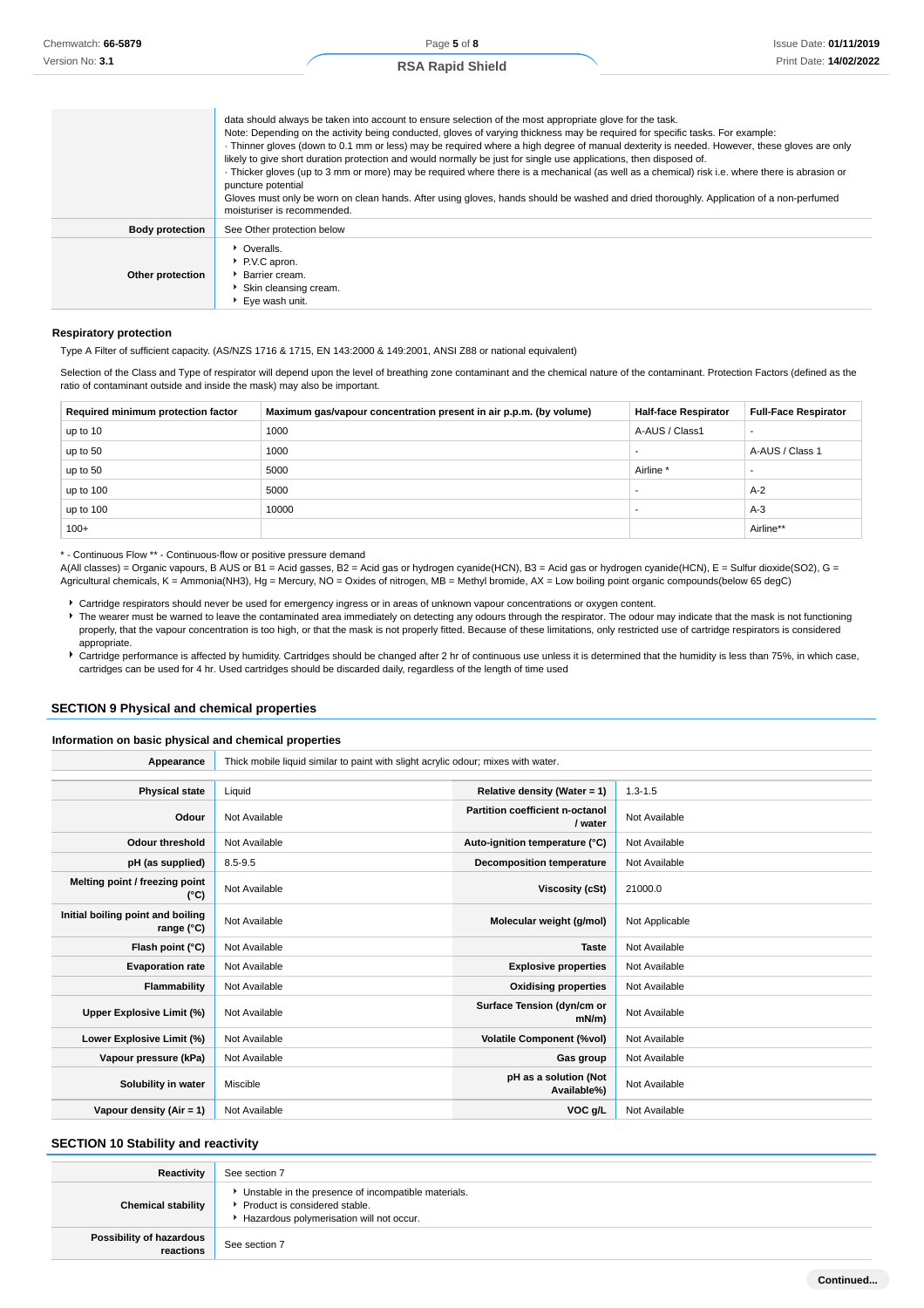| <b>Conditions to avoid</b>                  | See section 7 |
|---------------------------------------------|---------------|
| Incompatible materials                      | See section 7 |
| <b>Hazardous decomposition</b><br>products, | See section 5 |

# **SECTION 11 Toxicological information**

# **Information on toxicological effects**

| <b>Inhaled</b>          | There is some evidence to suggest that this material, if inhaled, can irritate the throat and lungs of some persons.                                                                                                                                                                                                                                                                                                                                   |                   |  |
|-------------------------|--------------------------------------------------------------------------------------------------------------------------------------------------------------------------------------------------------------------------------------------------------------------------------------------------------------------------------------------------------------------------------------------------------------------------------------------------------|-------------------|--|
| Ingestion               | The material has NOT been classified by EC Directives or other classification systems as "harmful by ingestion". This is because of the lack of<br>corroborating animal or human evidence.                                                                                                                                                                                                                                                             |                   |  |
| <b>Skin Contact</b>     | There is some evidence to suggest that this material can cause inflammation of the skin on contact in some persons.<br>Open cuts, abraded or irritated skin should not be exposed to this material<br>Entry into the blood-stream, through, for example, cuts, abrasions or lesions, may produce systemic injury with harmful effects. Examine the skin<br>prior to the use of the material and ensure that any external damage is suitably protected. |                   |  |
| Eye                     | There is some evidence to suggest that this material can cause eye irritation and damage in some persons.                                                                                                                                                                                                                                                                                                                                              |                   |  |
| Chronic                 | Long-term exposure to the product is not thought to produce chronic effects adverse to the health (as classified by EC Directives using animal<br>models); nevertheless exposure by all routes should be minimised as a matter of course.                                                                                                                                                                                                              |                   |  |
|                         |                                                                                                                                                                                                                                                                                                                                                                                                                                                        |                   |  |
|                         | <b>TOXICITY</b>                                                                                                                                                                                                                                                                                                                                                                                                                                        | <b>IRRITATION</b> |  |
| <b>RSA Rapid Shield</b> | Not Available                                                                                                                                                                                                                                                                                                                                                                                                                                          | Not Available     |  |
| Legend:                 | 1. Value obtained from Europe ECHA Registered Substances - Acute toxicity 2.* Value obtained from manufacturer's SDS. Unless otherwise<br>specified data extracted from RTECS - Register of Toxic Effect of chemical Substances                                                                                                                                                                                                                        |                   |  |

| <b>Acute Toxicity</b>                       | $\boldsymbol{\mathsf{x}}$ | Carcinogenicity                 | ×                                                                                                                                                                   |
|---------------------------------------------|---------------------------|---------------------------------|---------------------------------------------------------------------------------------------------------------------------------------------------------------------|
| <b>Skin Irritation/Corrosion</b>            | $\boldsymbol{\mathsf{x}}$ | Reproductivity                  | ×                                                                                                                                                                   |
| <b>Serious Eye Damage/Irritation</b>        | $\checkmark$              | <b>STOT - Single Exposure</b>   | ×                                                                                                                                                                   |
| <b>Respiratory or Skin</b><br>sensitisation | ×                         | <b>STOT - Repeated Exposure</b> | ×                                                                                                                                                                   |
| <b>Mutagenicity</b>                         | $\boldsymbol{\mathsf{x}}$ | <b>Aspiration Hazard</b>        | ×                                                                                                                                                                   |
|                                             |                           | Legend:                         | $\blacktriangleright$ - Data either not available or does not fill the criteria for classification<br>$\blacktriangleright$ - Data available to make classification |

# **SECTION 12 Ecological information**

#### **Toxicity**

|                         | Endpoint                                                                                                                                                                                                                                                                                                                       | <b>Test Duration (hr)</b> | <b>Species</b> | Value            | Source           |
|-------------------------|--------------------------------------------------------------------------------------------------------------------------------------------------------------------------------------------------------------------------------------------------------------------------------------------------------------------------------|---------------------------|----------------|------------------|------------------|
| <b>RSA Rapid Shield</b> | Not<br>Available                                                                                                                                                                                                                                                                                                               | Not Available             | Not Available  | Not<br>Available | Not<br>Available |
| Legend:                 | Extracted from 1. IUCLID Toxicity Data 2. Europe ECHA Registered Substances - Ecotoxicological Information - Aquatic Toxicity 4. US EPA.<br>Ecotox database - Aquatic Toxicity Data 5. ECETOC Aquatic Hazard Assessment Data 6. NITE (Japan) - Bioconcentration Data 7. METI (Japan)<br>- Bioconcentration Data 8. Vendor Data |                           |                |                  |                  |

#### **DO NOT** discharge into sewer or waterways.

# **Persistence and degradability**

| Ingredient                       | Persistence: Water/Soil               | <b>Persistence: Air</b>               |
|----------------------------------|---------------------------------------|---------------------------------------|
|                                  | No Data available for all ingredients | No Data available for all ingredients |
| <b>Bioaccumulative potential</b> |                                       |                                       |
| Ingredient                       | <b>Bioaccumulation</b>                |                                       |
|                                  | No Data available for all ingredients |                                       |

| Mobility in soil |                                       |
|------------------|---------------------------------------|
| Ingredient       | Mobility                              |
|                  | No Data available for all ingredients |

# **SECTION 13 Disposal considerations**

| Waste treatment methods      |                                                                                                                                                                                                                                                                                                                            |  |
|------------------------------|----------------------------------------------------------------------------------------------------------------------------------------------------------------------------------------------------------------------------------------------------------------------------------------------------------------------------|--|
| Product / Packaging disposal | Legislation addressing waste disposal requirements may differ by country, state and/ or territory. Each user must refer to laws operating in their<br>area. In some areas, certain wastes must be tracked.<br>A Hierarchy of Controls seems to be common - the user should investigate:<br>Reduction<br>Reuse<br>Recycling |  |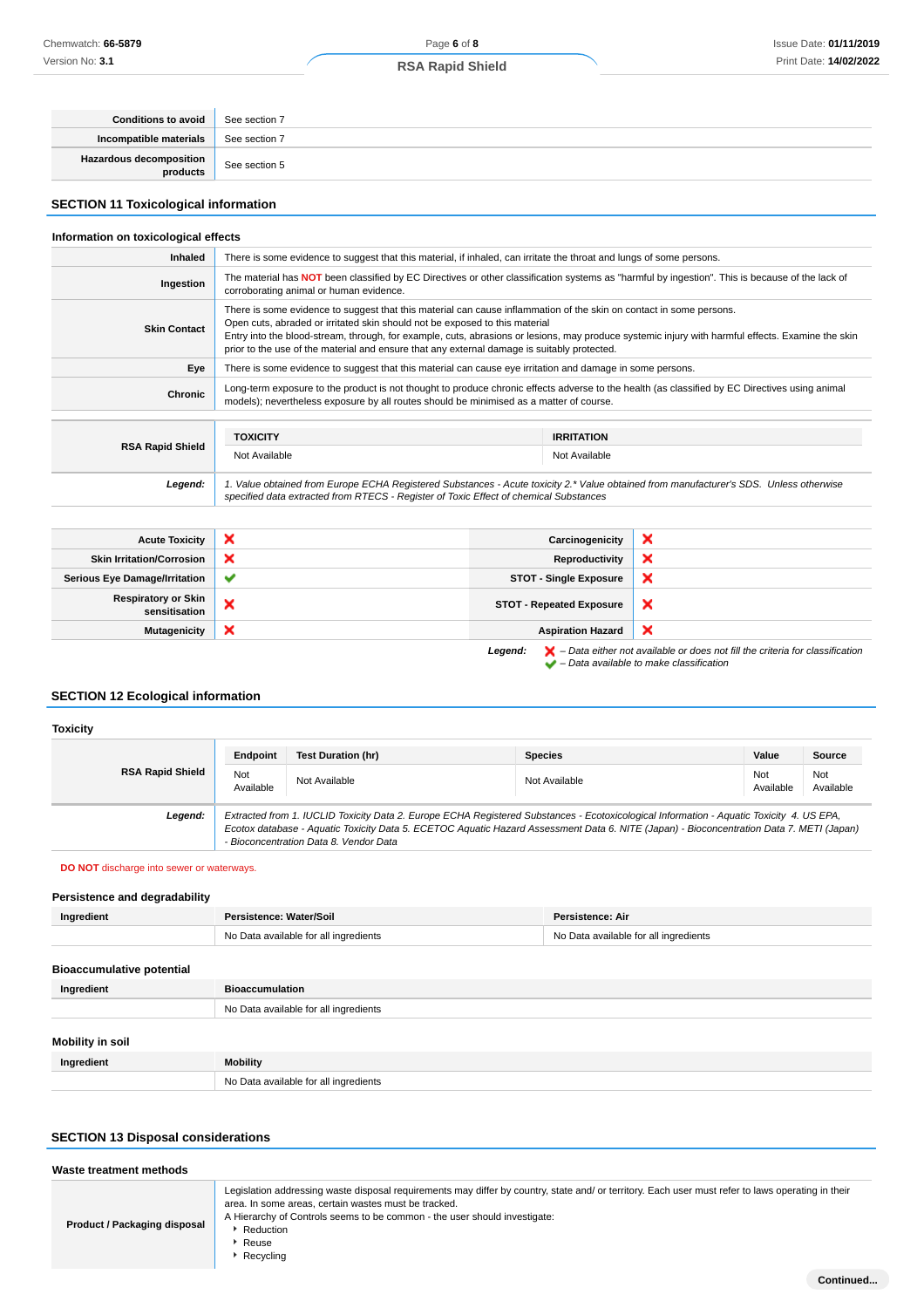#### Disposal (if all else fails) This material may be recycled if unused, or if it has not been contaminated so as to make it unsuitable for its intended use. If it has been contaminated, it may be possible to reclaim the product by filtration, distillation or some other means. Shelf life considerations should also be applied in making decisions of this type. Note that properties of a material may change in use, and recycling or reuse may not always be appropriate. **DO NOT** allow wash water from cleaning or process equipment to enter drains. ► It may be necessary to collect all wash water for treatment before disposal. In all cases disposal to sewer may be subject to local laws and regulations and these should be considered first. Where in doubt contact the responsible authority. Recycle wherever possible or consult manufacturer for recycling options. Consult State Land Waste Authority for disposal. Bury or incinerate residue at an approved site. Recycle containers if possible, or dispose of in an authorised landfill.

#### **SECTION 14 Transport information**

| Labels Required         |                |
|-------------------------|----------------|
| <b>Marine Pollutant</b> | <b>NO</b>      |
| <b>HAZCHEM</b>          | Not Applicable |

#### **Land transport (ADG): NOT REGULATED FOR TRANSPORT OF DANGEROUS GOODS**

#### **Air transport (ICAO-IATA / DGR): NOT REGULATED FOR TRANSPORT OF DANGEROUS GOODS**

#### **Sea transport (IMDG-Code / GGVSee): NOT REGULATED FOR TRANSPORT OF DANGEROUS GOODS**

**Transport in bulk according to Annex II of MARPOL and the IBC code**

#### **Transport in bulk in accordance with MARPOL Annex V and the IMSBC Code**

| <b>Product name</b>                | Group |
|------------------------------------|-------|
| $\overline{\phantom{0}}$<br>.<br>. |       |

# **Transport in bulk in accordance with the ICG Code**

**Product name Ship Type**

Not Applicable

#### **SECTION 15 Regulatory information**

#### **Safety, health and environmental regulations / legislation specific for the substance or mixture**

#### **National Inventory Status**

| <b>National Inventory</b>                          | <b>Status</b>                                                                                                                                                                                     |  |
|----------------------------------------------------|---------------------------------------------------------------------------------------------------------------------------------------------------------------------------------------------------|--|
| Australia - AIIC / Australia<br>Non-Industrial Use | Not Available                                                                                                                                                                                     |  |
| Canada - DSL                                       | Not Available                                                                                                                                                                                     |  |
| Canada - NDSL                                      | Not Available                                                                                                                                                                                     |  |
| China - IECSC                                      | Not Available                                                                                                                                                                                     |  |
| Europe - EINEC / ELINCS / NLP                      | Not Available                                                                                                                                                                                     |  |
| Japan - ENCS                                       | Not Available                                                                                                                                                                                     |  |
| Korea - KECI                                       | Not Available                                                                                                                                                                                     |  |
| New Zealand - NZIoC                                | Not Available                                                                                                                                                                                     |  |
| Philippines - PICCS                                | Not Available                                                                                                                                                                                     |  |
| USA - TSCA                                         | Not Available                                                                                                                                                                                     |  |
| Taiwan - TCSI                                      | Not Available                                                                                                                                                                                     |  |
| Mexico - INSQ                                      | Not Available                                                                                                                                                                                     |  |
| Vietnam - NCI                                      | Not Available                                                                                                                                                                                     |  |
| Russia - FBEPH                                     | Not Available                                                                                                                                                                                     |  |
| Legend:                                            | Yes = All CAS declared ingredients are on the inventory<br>No = One or more of the CAS listed ingredients are not on the inventory. These ingredients may be exempt or will require registration. |  |

#### **SECTION 16 Other information**

| <b>Povicion</b><br>Date | 11/2019<br>01/1 |
|-------------------------|-----------------|
| <b>Initi-</b><br>Date   | 29/09/2016      |

#### **SDS Version Summary**

| <b>Version</b> | Date of Update | <b>Sections Updated</b>                                                        |
|----------------|----------------|--------------------------------------------------------------------------------|
| <u>.</u>       | 29/09/2016     | Use                                                                            |
| J.             | 01/11/2019     | One-off system update. NOTE: This may or may not change the GHS classification |

#### **Other information**

Classification of the preparation and its individual components has drawn on official and authoritative sources as well as independent review by the Chemwatch Classification